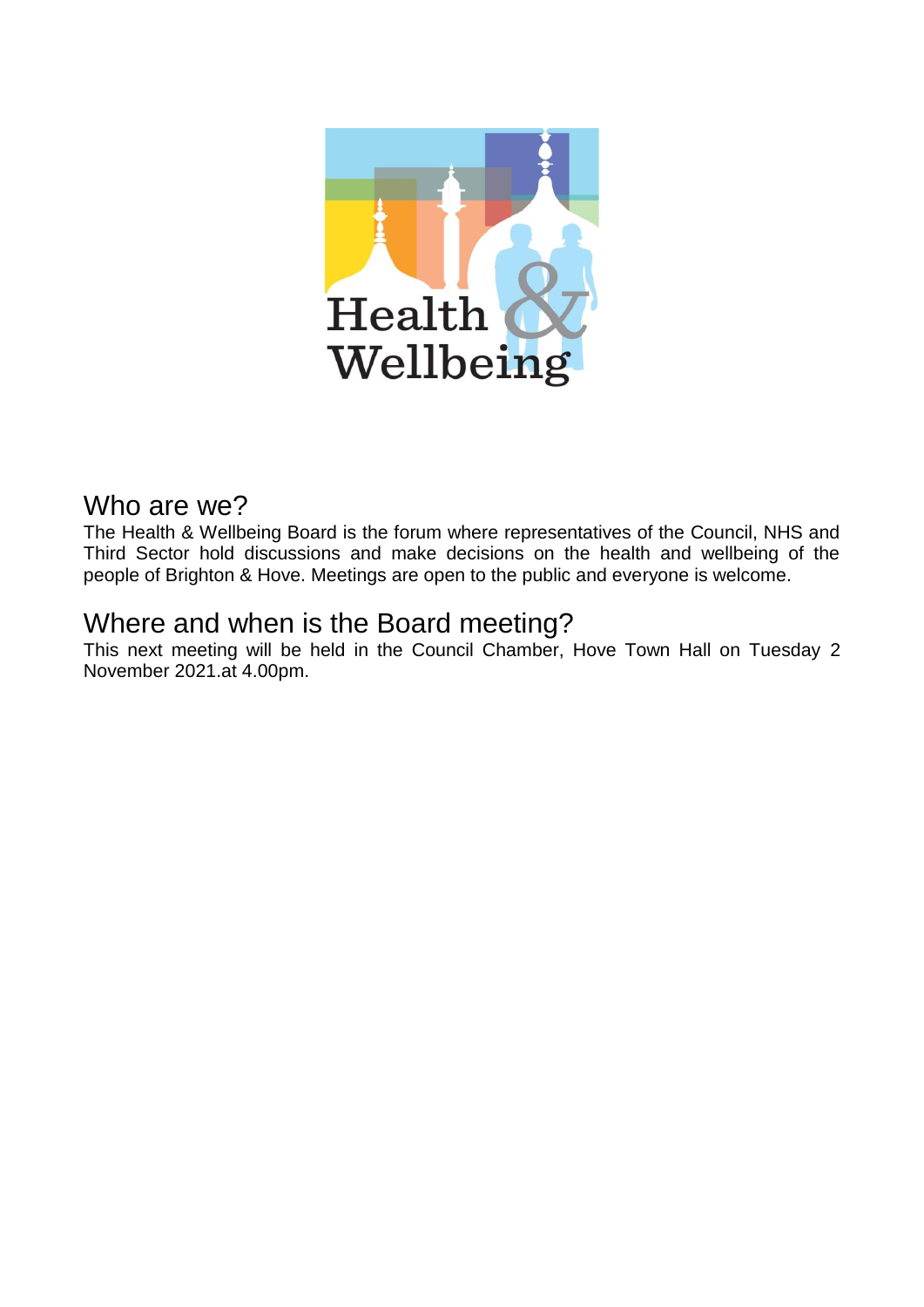

## **Health & Wellbeing Board 2 November 2021 4.00pm Council Chamber, Hove Town Hall tbc**

Who is invited:

**B&HCC Members:** , Shanks (Joint Opposition Spokesperson), Nield (Deputy Chair), Fowler (Opposition Spokesperson), Bagaeen (Group Spokesperson) and Appich

**NHS Members:** Dr Andrew Hodson (Deputy Chair), Lola Banjoko, Siobhan Melia (Sussex Partnership NHS Foundation Trust), Marianne Griffiths (University Hospitals Sussex NHS Partnership), Samantha Allen (Sussex Partnership NHS Foundation Trust)

**Non-Voting Co-optees:** Geoff Raw (CE - BHCC), Deb Austin (Statutory Director of Children's Services), Rob Persey (Statutory Director for Adult Social Services), Alistair Hill (Director of Public Health), Annie Callanan (Safeguarding Adults Board), David Liley (Healthwatch), Joanna Martindale and Tom Lambert (Community Voluntary Sector)

Contact: **Penny Jennings** Secretary to the Board Democratic Services Officer01273 291065 penny.jennings@brighton-hove.gov.uk

Date of Publication - Monday, 25 October 2021

*This Agenda and all accompanying reports are printed on recycled paper*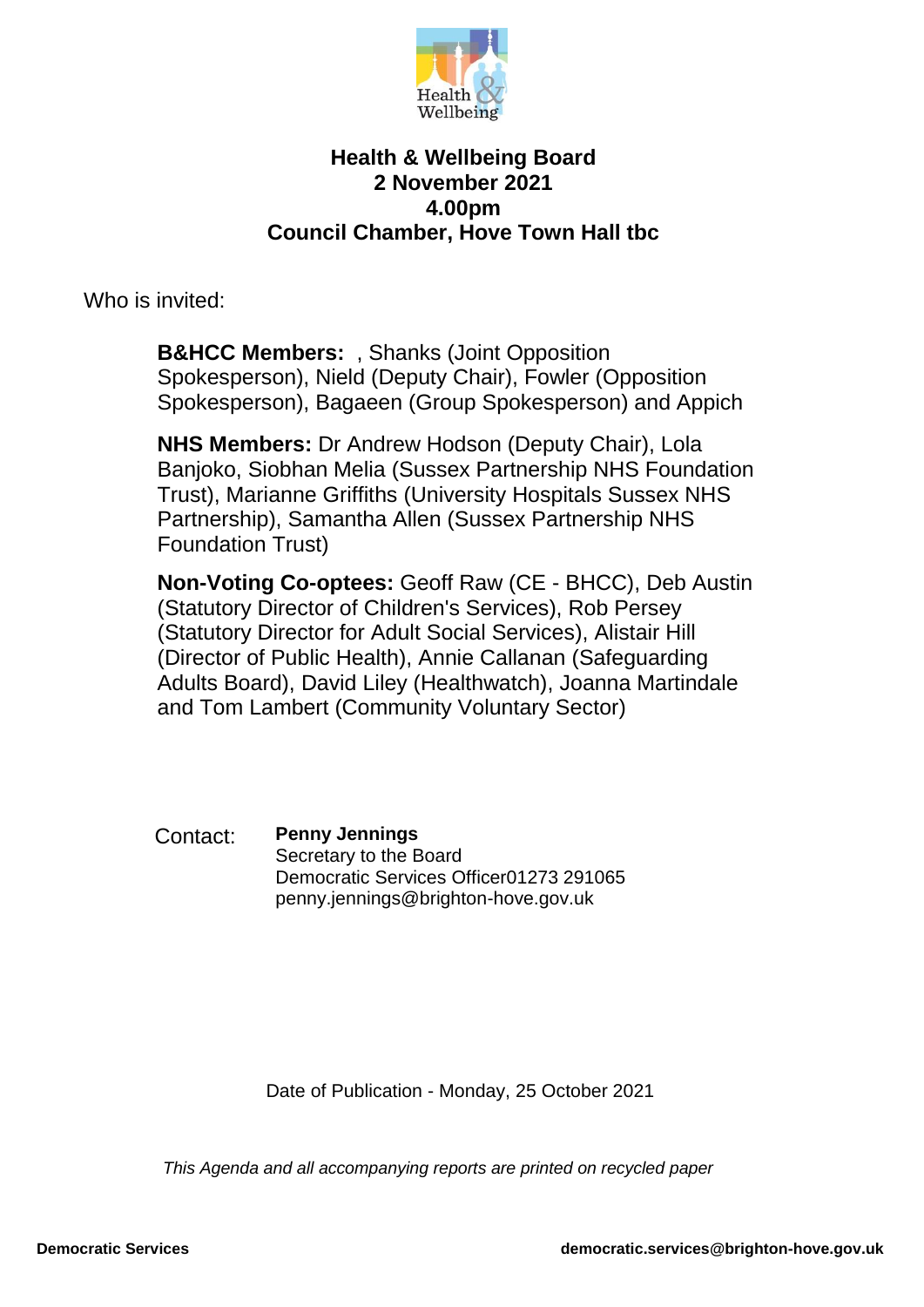# **AGENDA**

Formal matters of procedure

This short formal part of the meeting is a statutory requirement of the Board

#### **14 DECLARATIONS OF SUBSTITUTES AND INTERESTS AND EXCLUSIONS**

The Chair of the Board will formally ask if anyone is attending to represent another member, and if anyone has a personal and/or financial interest in anything being discussed at the meeting. The Board will then consider whether any of the discussions to be held need to be in private.

## **15 MINUTES 9 - 18**

**Page**

To consider the minutes of the meeting held on 27 July 2021 (copy attached)

#### **16 MINUTES OF SPECIAL MEETING, ADULT SOCIAL CARE AND PUBLIC HEALTH COMMITTEE,27 JULY 2021 19 - 22**

Minutes of the Special Meeting of Adult Social Care and Health Sub Committee, 27 July 2021 (copy attached) (for note)

#### **17 MINUTES OF MEETING, ADULT SOCIAL CARE AND PUBLIC HEALTH SUB COMMITTEE, & SEPTEMBER 2021 23 - 30**

Minutes of the Meeting of Adult Social Care and Public Health Sub Committee, 7 September 2021 (copy attached) (for note)

### **18 CHAIR'S COMMUNICATIONS**

The Chair of the Board will start the meeting with a short update on recent developments on health and wellbeing.

### **19 FORMAL PUBLIC INVOLVEMENT**

To consider the following:

(a) Petitions – to consider any petitions received by noon on 27 October 2021;

(b) Written Questions – to consider any written questions received by noon on 27 October 2021;

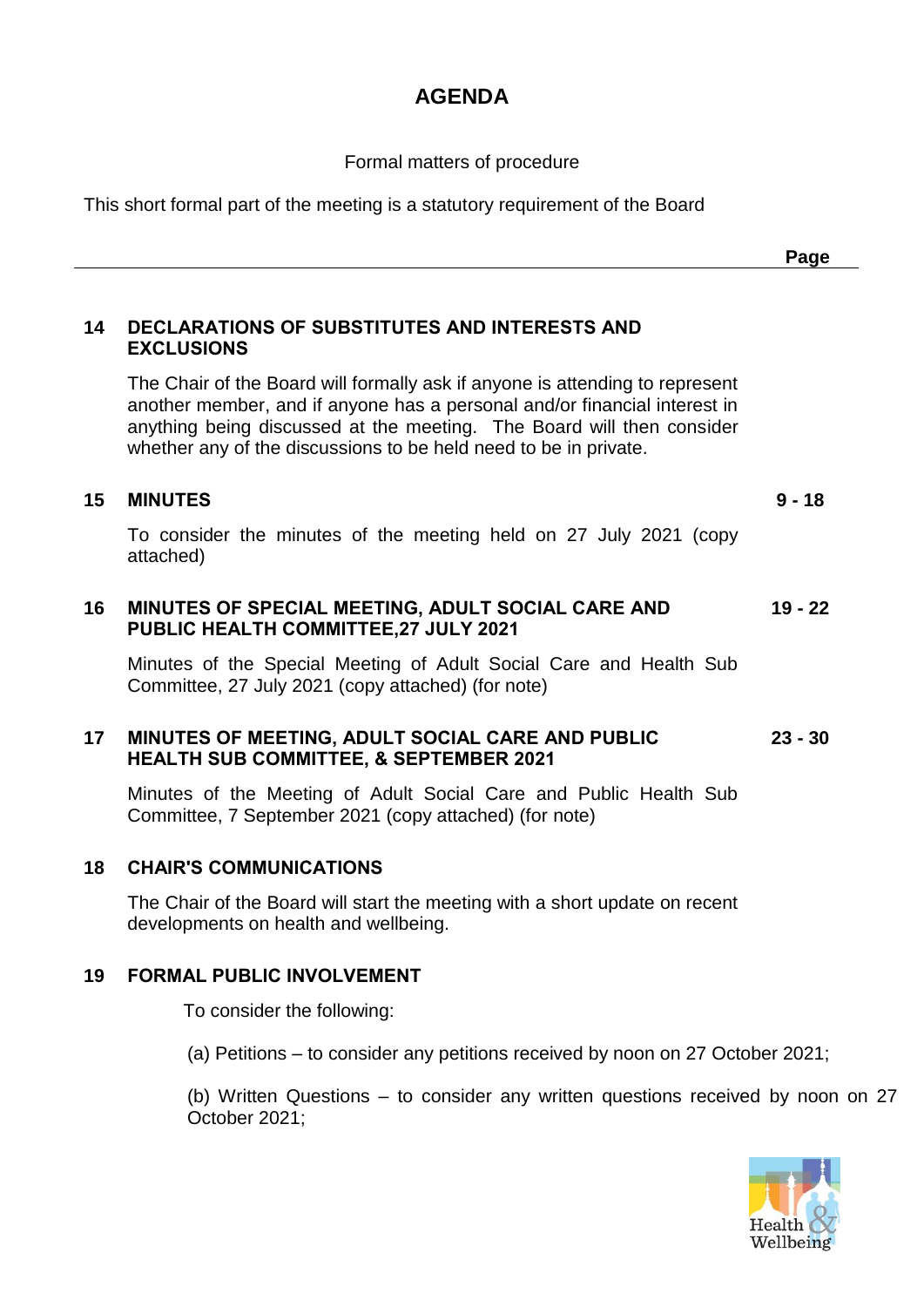(c). Deputations – to consider any Deputations received including any received from full council.

#### **20 FORMAL MEMBER INVOLVEMENT 31 - 32**

To consider the following:

- (a) Petitions;
- (b) Written Questions (copy of questions advised to date attached);
- (c). Letters;
- (d) Notices of Motion

### **21 PRESENTATION - COVID RECOVERY PLAN STRATEGY AND UPDATE ON OUTBREAK CONTROL PLAN**

There will be a joint presentation by the Director of Public Health, The Executive Director of Adult Health and Social Care and the CCG updating on information provided at previous meetings and on the current situation in the city.

### **22 PRESENTATION - AIR QUALITY CONTROL IN THE CITY 33 - 54**

This will be a joint presentation by officers on behalf of the Executive Director, Economy, Environment and Culture (copy of slide presentation attached)

The presentation will focus on headline points following which there will be the opportunity for those present to ask questions.

### **23 PRESENTATION - SOCIAL PRESCRIBING**

Presentation, Brighton and Hove CCG on Social Prescribing.

### **24 PRESENTATION BRIGHTON AND HOVE PLACE BASED PLAN 55 - 64**

Joint presentation of CCG and Executive Director, Health and Adult Social Care Joint Health and Care Partnership Plan 2021/22 which will form the basis of the presentation (copy attached)

#### **25 BRIGHTON & HOVE SAFEGUARDING ADULTS BOARD ANNUAL REPORT 2020 65 - 102**

Report of the Brighton and Hove Safeguarding Adults Board (copy attached)

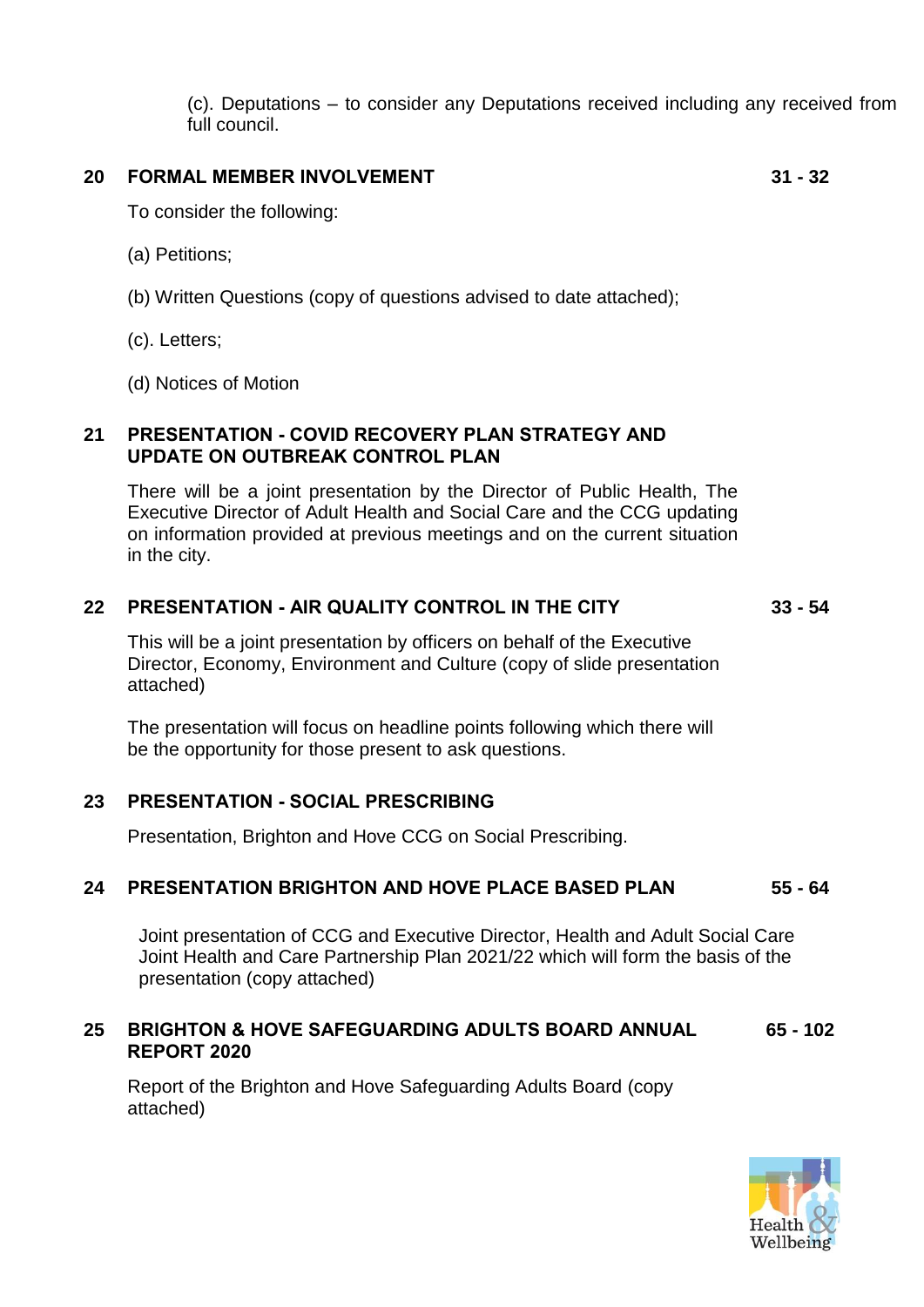**Note:** The previous Independent Chair of the Brighton and Hove Safeguarding Adults Board, Graham Bartlett has been invited to attend the Board in order to present his last Annual Report.

*Ward Affected: All Wards*

## **26 HEALTHWATCH BRIGHTON & HOVE ANNUAL REPORT 200/21 103 - 146**

Report of Executive, Brighton and Hove Healthwatch (copy attached)

*Ward Affected : All Wards*

#### **27 SUSSEX-WIDE WINTER PLAN AND BRIGHTON & HOVE COLD WEATHER PLAN 147 - 200**

Joint report of the Managing Director, Brighton and Hove Clinical Commissioning Group and the Executive Director, Health and Adult Social Care (copy attached)

*Ward Affected: All Wards*

#### **28 HEALTH & WELLBEING BOARD DEVELOPMENT TASK & FINISH GROUP: PROPOSALS FOR FURTHER HWB DEVELOPMENT 201 - 206**

Report of the Executive Director, Health and Adult Social Care (copy attached)

| Contact:       | <b>Giles Rossington</b> | Tel: 01273 295514 |
|----------------|-------------------------|-------------------|
| Ward Affected: | All Wards               |                   |

### **WEBCASTING NOTICE**

This meeting may be filmed for live or subsequent broadcast via the Council's website. At the start of the meeting the Chair will confirm if all or part of the meeting is being filmed. You should be aware that the Council is a Data Controller under the Data Protection Act 1998. Data collected during this web cast will be retained in accordance with the Council's published policy (Guidance for Employees' on the BHCC website).

Agendas and minutes are published on the council's website www.brighton-hove.gov.uk. Agendas are available to view five working days prior to the meeting date. Electronic agendas can also be accessed through our meetings app available through [www.moderngov.co.uk](http://www.moderngov.co.uk/)

For further details and general enquiries about this meeting contact Democratic Services, 01273 2910656 or email [democratic.services@brighton-hove.gov.uk](mailto:democratic.services@brighton-hove.gov.uk)

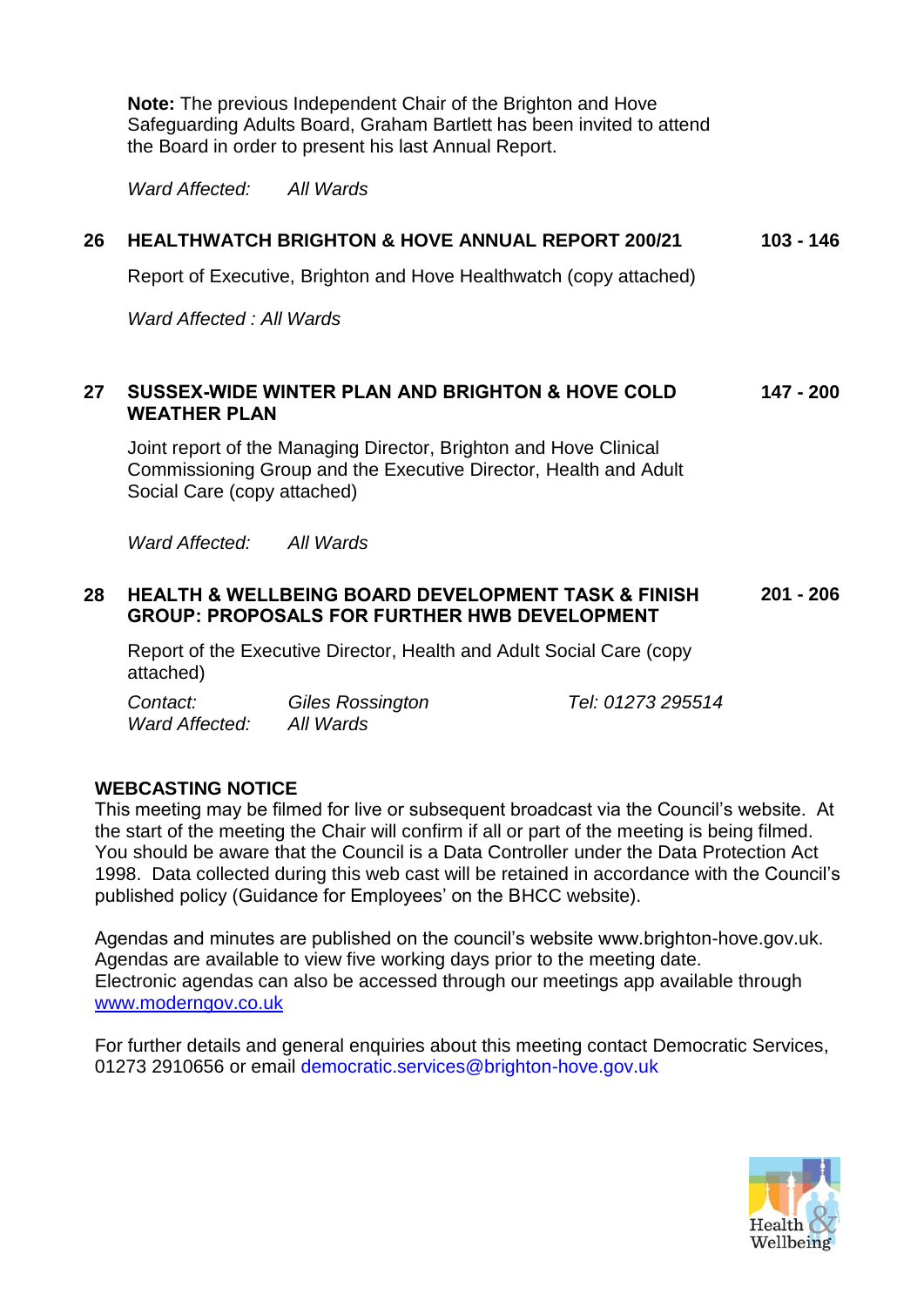### **Public Involvement**

The Health & Wellbeing Board actively welcomes members of the public and the press to attend its meetings and holds as many of its meetings as possible in public.

If you wish to attend and have a mobility impairment or medical condition or medical condition that may require you to receive assisted escape in the event of a fire or other emergency, please contact the Democratic Services Team (Tel: 01273 291066) in advance of the meeting. Measures may then be put into place to enable your attendance and to ensure your safe evacuation from the building.



Hove Town Hall has facilities for people with mobility impairments including a lift and wheelchair accessible WCs. However, in the event of an emergency use of the lift is restricted for health and safety reasons please refer to the Access Notice in the agenda below.

An infrared system operates to enhance sound for anyone wearing using a receiver which are available for use during the meeting. If you require any further information or assistance, please contact the receptionist on arrival.

### **Fire / Emergency Evacuation Procedure**

If the fire alarm sounds continuously, or if you are instructed to do so, you must leave the building by the nearest available exit. You will be directed to the nearest exit by council staff. It is vital that you follow their instructions:

- You should proceed calmly; do not run and do not use the lifts;
- Do not stop to collect personal belongings;
- Once you are outside, please do not wait immediately next to the building, but move some distance away and await further instructions; and

Do not re-enter the building until told that it is safe to do so**.**